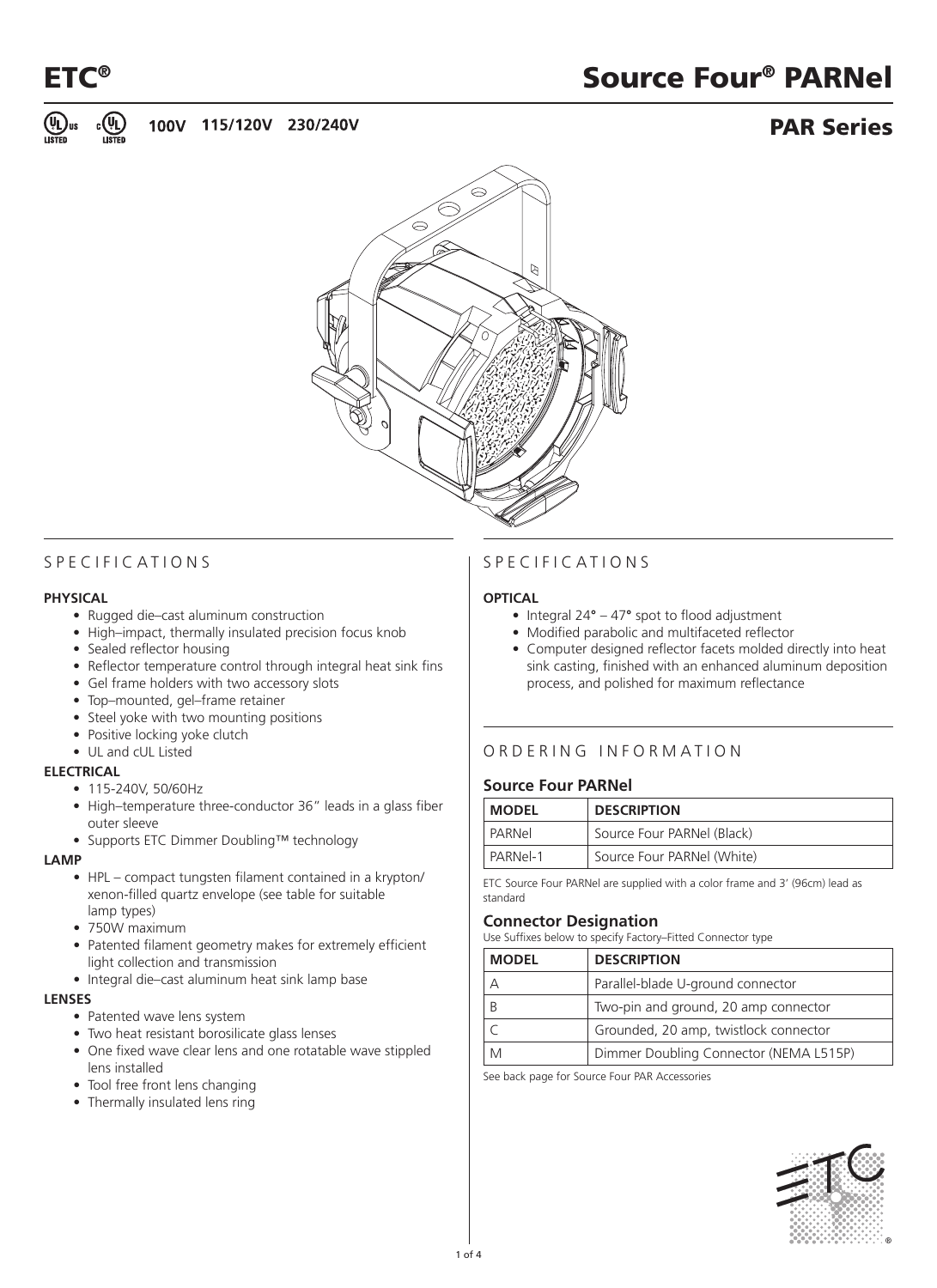## PAR Series

## photometrics

Photometric data below is measured with an HPL 750W/115V 300 hr lamp. To convert data when using any other HPL lamp, use the lumen or candela multiplying factors (Lm MF or Cd MF) for that specific lamp. These multiplying factors are listed in the Lamps table in this datasheet. For lumen data, multiply by the Lm MF. For candela or footcandle data, multiply by the Cd MF.

#### **Source Four PARNel - Spot Focus**

| <b>Dearee</b> | Candela | Field<br>Lumens | <b>Beam</b><br>Lumens | <b>Efficiency</b> | Lumens<br>per watt |
|---------------|---------|-----------------|-----------------------|-------------------|--------------------|
| Spot          | 190.390 | 9.135           | 4.610                 | 41 7%             |                    |

For Field diameter at any distance, multiply distance by 0.42



| Throw Distance (d)    | 20.0' | 35 $0'$           |      | 60.0'            |
|-----------------------|-------|-------------------|------|------------------|
|                       | 6.1m  | 10.7 <sub>m</sub> |      | 18.3m            |
| <b>Field Diameter</b> | 84'   | 147'              | 209' | 251'             |
|                       | 2.6m  | 4.5m              | 6.4m | 7.7 <sub>m</sub> |
| Illuminance (fc)      | 476   | 155               | 76   | 53               |
| Illuminance (lux)     | 5,123 | 1.673             | 820  | 569              |

### **Iso-Illuminance Diagram (Flat Surface Distribution)**





#### **Source Four PARNel - Flood Focus**

| <b>Dearee</b> | Candela | <b>Field</b><br>Lumens | <b>Beam</b><br>Lumens | Efficiency | Lumens<br>per watt |
|---------------|---------|------------------------|-----------------------|------------|--------------------|
| Flood         | 47.050  | 10.560                 | 6.440                 | 48.2%      | 14.1               |

For Field diameter at any distance, multiply distance by 0.87

For Beam diameter at any distance, multiply distance by 0.52



| Throw Distance (d)    | 10.0'            | 15.0' | 20.0'            | 30.0'            |
|-----------------------|------------------|-------|------------------|------------------|
|                       | 3.0 <sub>m</sub> | 4.6m  | 6.1 <sub>m</sub> | 9.1 <sub>m</sub> |
| <b>Field Diameter</b> | 87'              | 130'  | 17.3'            | 26.0'            |
|                       | 2.6m             | 4.0m  | 5.3m             | 7.9m             |
| Illuminance (fc)      | 471              | 209   | 118              | 52               |
| Illuminance (lux)     | 5,065            | 2,251 | 1266             | 563              |

## **Iso-Illuminance Diagram (Flat Surface Distribution)**



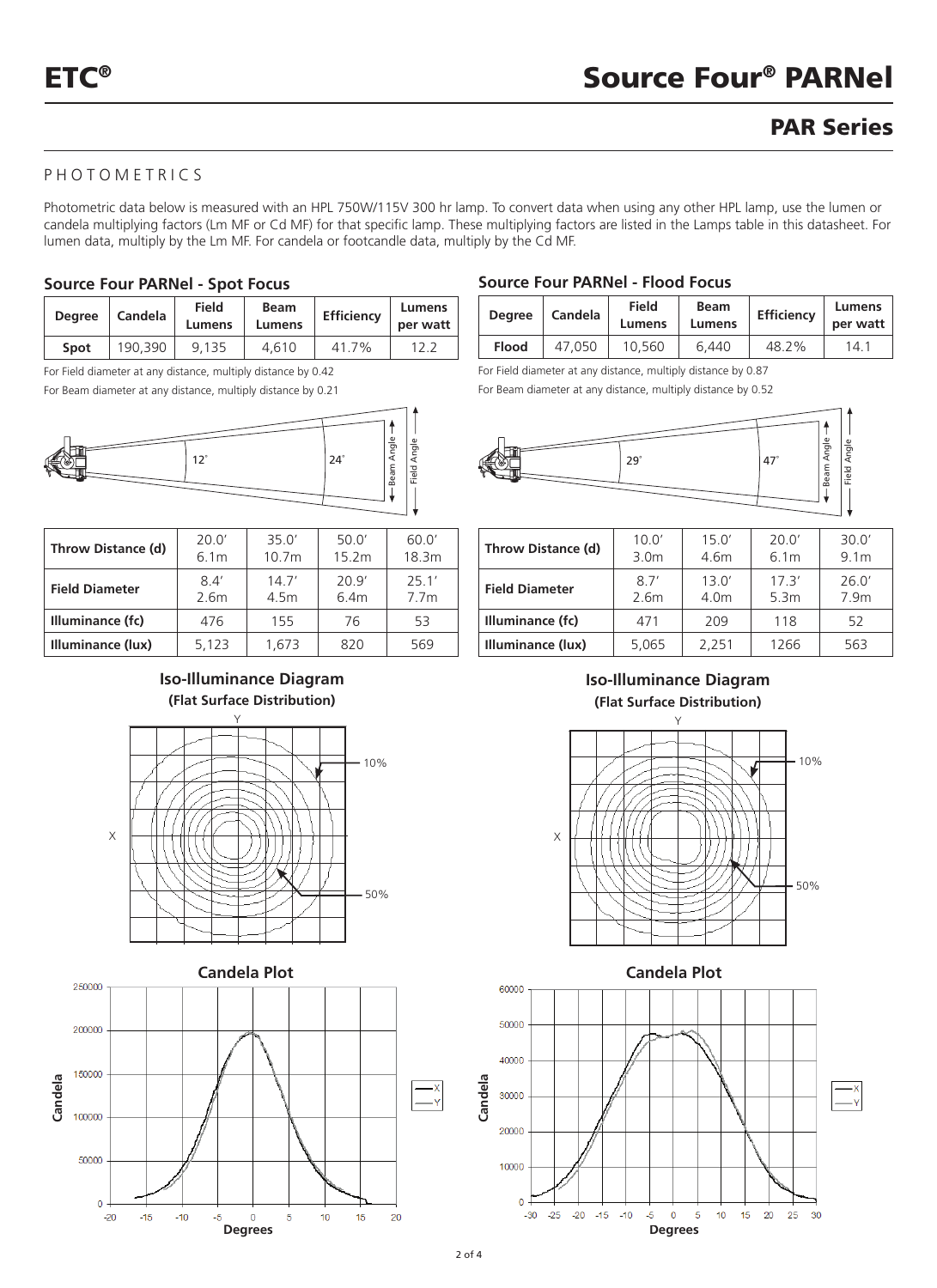## PAR Series

### LAMPS

To determine Candela (Cd) or Lumens (Lm) for any other HPL lamp, multiply the Candela or Lumen value by the appropriate multiplying factor (CdMF or LmMF) shown for that lamp in the table below.

| <b>ETC</b> |                  |              |              | <b>Initial</b> | Color   | Avg.              | Spot  | Spot  | <b>Flood</b> | <b>Flood</b> |
|------------|------------------|--------------|--------------|----------------|---------|-------------------|-------|-------|--------------|--------------|
| Part #     | <b>Lamp Code</b> | <b>Watts</b> | <b>Volts</b> | <b>Lumens</b>  | Temp. K | <b>Rated Life</b> | Cd MF | Lm MF | Cd MF        | Lm MF        |
| RT116      | HPL 750/115**    | 750          | 115          | 21,900         | 3,250   | 300               | 1.00  | 1.00  | 1.00         | 1.00         |
| RT196      | HPL 750/115X     | 750          | 115          | 16,400         | 3,050   | 1,500             | .64   | .74   | .64          | .74          |
| RT113      | HPL 575/115**    | 575          | 115          | 16,520         | 3,250   | 300               | .82   | .75   | .78          | .76          |
| RT114      | HPL 575/115X     | 575          | 115          | 12,360         | 3,050   | 2,000             | .56   | .56   | .56          | .56          |
| RT142      | HPL 375/115      | 375          | 115          | 10,540         | 3,250   | 300               | .69   | .48   | .66          | .49          |
| RT143      | HPL 375/115X     | 375          | 115          | 8,500          | 3,050   | 1,000             | .48   | .36   | .45          | .37          |
| N/A        | HPL 750/120      | 750          | 120          | 21,900         | 3,250   | 300               | 1.00  | 1.00  | 1.00         | 1.00         |
| N/A        | HPL 750/120X     | 750          | 120          | 16,400         | 3,050   | 1,500             | .64   | .74   | .64          | .74          |
| RT115      | HPL 575/120      | 575          | 120          | 16,520         | 3,250   | 300               | .82   | .75   | .78          | .76          |
| RT171      | HPL 575/120X     | 575          | 120          | 12,360         | 3,050   | 2,000             | .56   | .56   | .56          | .56          |
|            |                  |              |              |                |         |                   |       |       |              |              |
| RT112      | HPL 550/77*      | 550          | 77           | 16,170         | 3,250   | 300               | .84   | .74   | .80          | .75          |
| RT117      | HPL 550/77X*     | 550          | 77           | 12,160         | 3,050   | 2,000             | .59   | .56   | .59          | .56          |
|            |                  |              |              |                |         |                   |       |       |              |              |
| RT160      | HPL 750/230**    | 750          | 230          | 19,750         | 3,200   | 300               | .78   | .86   | .81          | .84          |
| N/A        | HPL 750/230X     | 750          | 230          | 15,600         | 3,050   | 1,500             | .49   | .68   | .50          | .66          |
| RT129      | HPL 575/230**    | 575          | 230          | 14,900         | 3,200   | 400               | .64   | .65   | .62          | .64          |
| RT138      | HPL 575/230X     | 575          | 230          | 11,780         | 3,050   | 1,500             | .47   | .52   | .49          | .50          |
| RT154      | HPL 375/230X     | 375          | 230          | 7,800          | 3,050   | 1,000             | .35   | .34   | .34          | .33          |
| N/A        | HPL 750/240      | 750          | 240          | 19,750         | 3,200   | 300               | .78   | .86   | .81          | .84          |
| N/A        | HPL 750/240X     | 750          | 240          | 15,600         | 3,050   | 1,500             | .49   | .68   | .50          | .66          |
| RT130      | HPL 575/240      | 575          | 240          | 14,900         | 3,200   | 400               | .61   | .65   | .59          | .64          |
| RT139      | HPL 575/240X     | 575          | 240          | 11,780         | 3,050   | 1,500             | .44   | .52   | .45          | .50          |
| RT155      | HPL 375/240X     | 375          | 240          | 7,800          | 3,050   | 1,000             | .35   | .34   | .34          | .33          |

Source Four PARNels rated for 750W maximum.

\*77 Volt HPL lamps are for use with ETC Dimmer Doubling technlology only.

\*\*Photometric data was prepared using a production fixture and the Prometric CCD measurement system. Fixture adjusted for cosine distribution and tested with calibrated lamp at rated voltage. All data normalized to nominal lamp lumens in accordance with IES LM-73-04. Testing performed at ETC West, Hollywood, CA. All other multiplying factors extrapolated from primary test data.

For links to photometry file downloads (IES LM-63-02 format) go to www.etcconnect.com.

HPL Specified Tolerances: Watts +/- 5%, Lumens +/-7%, Average life +/-10%, Color Temperature +/- 50K

"N/A" lamps are not available for purchase from ETC. Contact your Dealer for purchase.